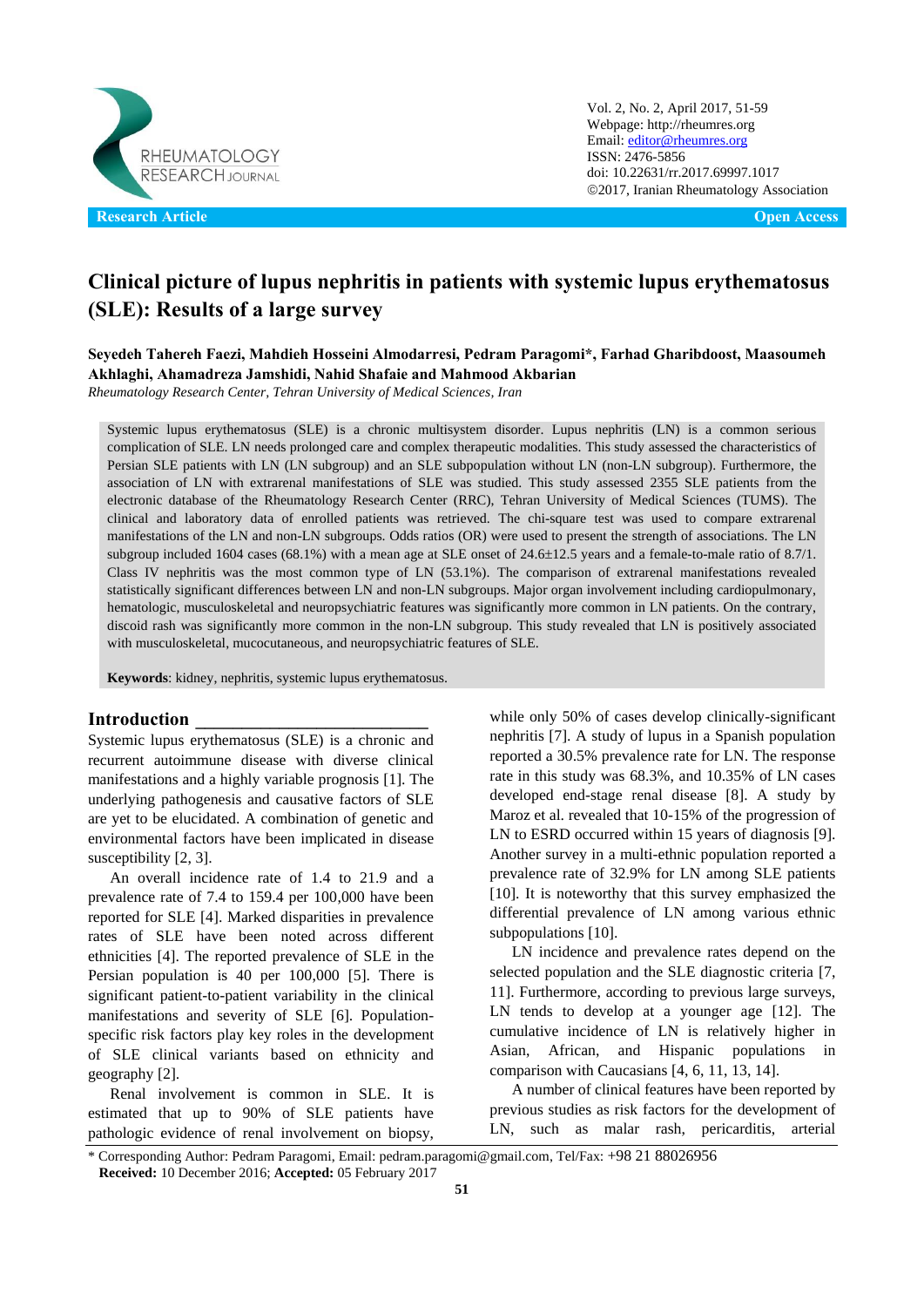hypertention, anemia, low levels of serum complements, and raised anti-dsDNA [8, 9, 10]. Risk factors for progressive LN are male gender, African lineage, Hispanic ethinicity, age less than 24 years, hypertension, anemia, serum antiphospholipid antibodies, and non-compliant patients [7].

The current study assessed the clinical, laboratory, and therapeutic aspects of LN in a large sample of SLE patients and compared these characteristics with those of SLE patients without LN.

### **Materials and Methods \_\_\_\_\_\_\_\_\_\_\_\_\_\_\_\_**

In this cross-sectional study, the electronic database of the Rheumatology Research Center (RRC) of Tehran University of Medical Sciences (TUMS) was used, which had the registered and updated demographic features, clinical and paraclinical manifestations of 2355 SLE patients between 1976 and 2011. The electronic database, launched in 2007, contains the data of ongoing referrals of SLE patients to this academic center since 1987. Patients diagnosed with SLE based on the American College of Rheumatology (ACR) criteria for classification of SLE [11, 12] were enrolled. Patient follow-up visits were scheduled every 1–3 months depending on the severity of the disease.

Laboratory tests included complete blood count (CBC), urinanalysis, biochemistry, immunologic tests such as antinuclear antibody (ANA) (Antibodies Incorporated, Davis, USA), anti-double stranded DNA (dsDNA) (Biomatik,Wilmington, USA), and complement factors (C3 and C4) (Abcam, Cambridge, USA).

Renal involvement was defined by persistant abnormal proteinuria (>150 mg/24 hour) and/or the presence of cellular cast. Patients with dipstick-positive proteinuria were further evaluated by a 24-hour urine study. A renal biopsy was performed for patients with confirmed proteinuria  $(>0.5 \text{ g} \text{ in } 24 \text{-hour} \text{ urine})$ samples) or active urinary sediment, and specimens were studied by light and immunofluorescence microscopy. All biopsies were examined by one pathologist at the academic hospital. The classification of lupus nephritis was based on the 1982 WHO classification criteria [\[13,](#page-7-14) 15]. In the current study, a serum creatinine level between 1.5 and 3 mg/dl was considered as a mild to moderate rise, and >3mg/dl was considered as a severe creatinine rise. Hypertension was defined as a persistently elevated blood pressure above 140/90 mmHg and/or the use of antihypertensive treatment [14].

Clinical manifestations of SLE were compared in

LN and non-LN subgroups. Moreover, the LN cases in this study were compared with those in other large surveys. Histologic findings and treatments were compared between patients with creatinine rise and normal creatinine.

### **Statistical analysis \_\_\_\_\_\_\_\_\_\_\_\_\_\_\_\_\_\_\_\_**

For LN patients' charactristics, either means with standard deviations (Mean±SD) or percentages were determined. Chi-square and Fisher"s exact tests were used to examine statistical differences. Odds ratios (OR) and a 95% confidence interval (95% CI) were calculated to evaluate the effect size of the association. T test was used to compare mean ages. A p-value less than 0.05 was considered as statistically significant. This statistical analysis was performed by SPSS software version 20.0 (Chicago, IL).

#### **Results\_\_\_\_\_\_\_\_\_\_\_\_\_\_\_\_\_\_\_\_\_\_\_\_\_\_\_\_\_\_**

Among the 2355 SLE patients, nephritis developed in 1604 (68.1%) cases. The LN subset was comprised of 1439 female (89.7%) and 165 male patients (10.3%). In LN cases, the female-to-male ratio was 8.7/1. The mean age at disease onset was  $24.6\pm12.5$  years, and the mean disease duration was  $8.4 \pm 9.3$  years. Renal involvement was the first presenting manifestation in 58 patients (3.6%, CI: 2.7-4.5).

Renal biopsies of 832 patients (51.8% of patients with renal involvement) were available for analysis. Class IV was the most common type of LN (53.1%) and class III was the second most common type of nephritis (25.12%) (Table 1).

A total of 1470 (91.4%) patients had persistent proteinuria after confirmation of LN and while receiving treatment. In 24.3% of the patients, proteinuria was in the nephrotic range. Renal biopsies in this group identified class III nephritis in 134 cases and class IV in 256 cases. Cellular cast and hematuria were seen in 33.5% and 59.4% of patients, respectively. Furthermore, hypertension and edema were detected in 28.9% and 24% of the patients, respectively (Table 1).

Among the patients in this study, 22.8% had a rise of creatinine in the course of their disease. Patients with raised creatinine levels had more common history of oral cytotoxic, methylprednisolone and cyclophosphamide pulse administration. Conversely, patients with a creatinine rise had a lower rate of antimalarial drug consumption and a lower prevalence of class II histological type (Table 2).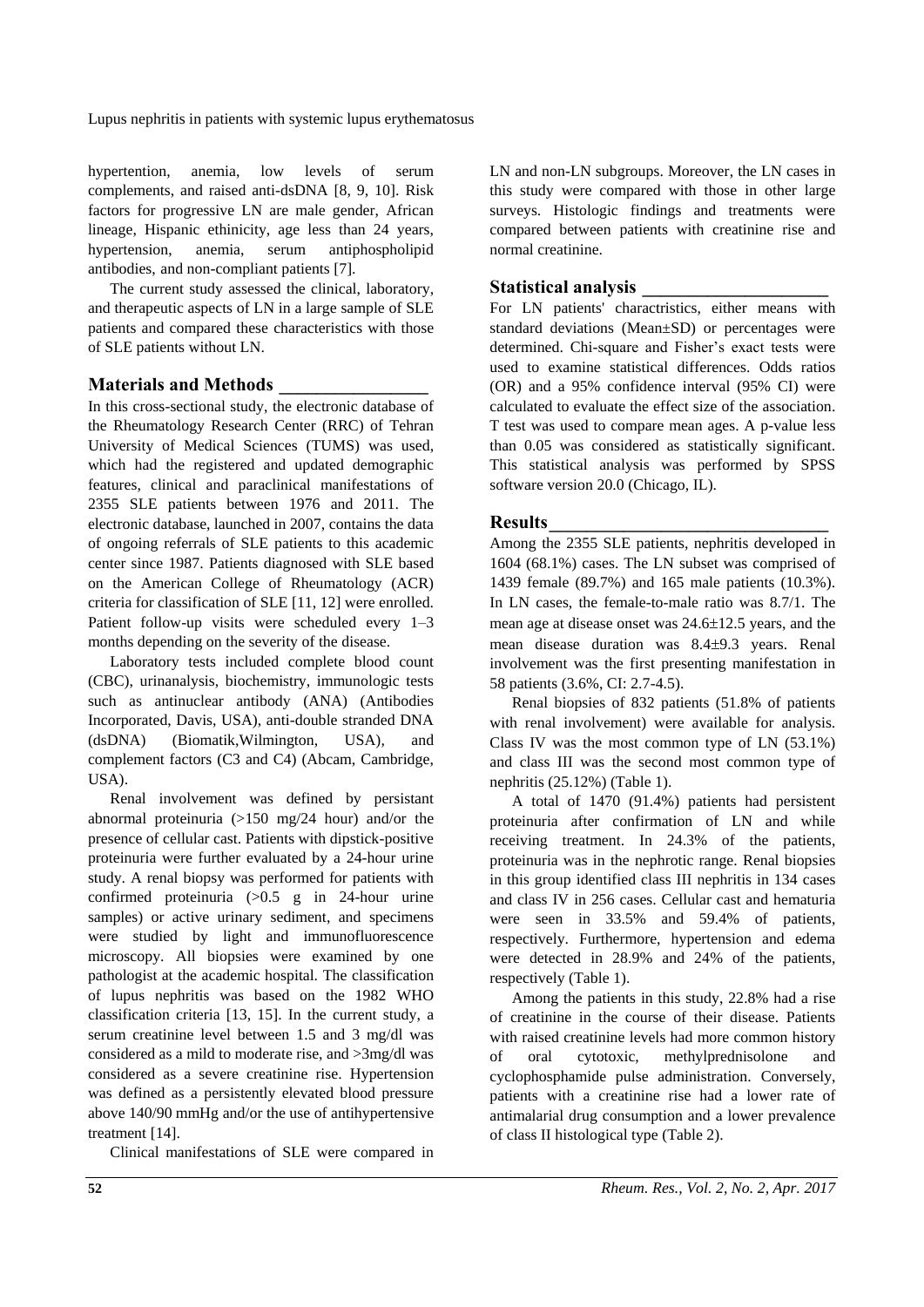| <b>Presentation</b>                     | <b>Frequency</b> |              |  |  |  |
|-----------------------------------------|------------------|--------------|--|--|--|
|                                         | <b>Number</b>    | $\%$         |  |  |  |
| Proteinuria (150-500mg/day)             | 434              | 27.0         |  |  |  |
| Proteinuria (500-3000mg/day)            | 645              | 40.2         |  |  |  |
| Proteinuria $(>3000$ mg/day)            | 391              | 24.3         |  |  |  |
| Cellular Cast                           | 538              | 33.5         |  |  |  |
| Hematuria (>5 RBC/hpf) $\frac{8}{3}$    | 954              | 59.5         |  |  |  |
| Raised Creatinine (Mild to moderate)    | 319              | 19.9         |  |  |  |
| Raised Creatinine (Severe) <sup>†</sup> | 47               | 2.9          |  |  |  |
| Hypertension                            | 464              | 28.9         |  |  |  |
| Edema                                   | 386              | 24.0         |  |  |  |
| <b>Biopsy</b>                           | 832              | 51.8         |  |  |  |
| Class I                                 | 3                | $0.4 \space$ |  |  |  |
| Class II                                | 92               | $11.1^*$     |  |  |  |
| Class III                               | 209              | $25.1^*$     |  |  |  |
| Class IV                                | 442              | 53.1 $*$     |  |  |  |
| Class V                                 | 86               | $10.3*$      |  |  |  |

**Table 1.** Renal manifestations of systemic lupus erythematosus (SLE)

 $\frac{4}{3}$ : Percent from patients with biopsy,  $\frac{8}{3}$ : RBC: Red Blood Cell, hpf: high-power field, <sup>1</sup>: Creatinine <3mg/dL, <sup>‡</sup>: Creatinine >3mg/dL

No difference in mean age at disease onset was observed in patients with or without LN (pvalue=0.363).

A comparison of the initial SLE manifestations in LN and non-LN subgroups revealed that constitutional  $(p-value<0.001$ ,  $OR=1.72$  and musculoskeletal (pvalue=0.031, OR=1.21) manifestations were significantly more common in the LN subgroup.

Conversely, cutaneous manifestations (p-value=0.005, OR=0.76) were significantly less common in the LN subgroup.

Throughout the course of the disease, LN patients had significantly higher rates of mucocutaneous (82.1% vs. 78.1%, p-value=0.022), musculoskeletal (86.9% vs. 75.8%, p-value<0.001), and neuropsychiatric  $(27.3\% \text{ vs. } 25.6\% , \text{ p-value} < 0.001)$ features. The detailed comparison of extrarenal manifestations during the course of SLE in LN and non-LN is tabulated in Table 3. Discoid rash was significantly less common in LN patients. Photosensitivity and pulmonary hypertension were less common in LN patients; however, the difference was not statistically significant. Other mucocutaneous, constitutional, musculoskeletal, neuropsychiatric, pulmonary, cardiac, and hematologic manifestations were more common in LN patients, and the differences among all these items were statistically-significant.

The prevalence of positive FANA, raised antidsDNA, and low complement levels were higher in the LN subset than the non-LN subgroup with statistically significant differences.

The administration of a moderate to high dose of steroids, oral cytotoxic, methylprednisolone, and cyclophosphamide pulse was more common among the LN subgroup, whereas antimalarial drugs were less frequently used in comparison with non-LN patients (Table 4).

The comparison of LN subsets in the current study and in different surveys revealed a discernible clinical picture of SLE among the studied population (Table 5).

**Table 2.** Comparison of raised creatinie between various subgroups of lupus nephritis, therapeutic regimens and in Anti ds-DNA positive cases

| <b>Manifestations</b>     |          | <b>Raised Cr</b> |      | Normal Cr     |                |                   |  |
|---------------------------|----------|------------------|------|---------------|----------------|-------------------|--|
|                           | N        | $\%$             | N    | $\frac{0}{0}$ | <b>P-value</b> | <b>OR (95%CI)</b> |  |
| Class 1                   | $\Omega$ | $\theta$         | 3    | 0.23          | 0.910          | $0.88(0.10-7.91)$ |  |
| Class 2                   | 10       | 2.82             | 82   | 6.54          | 0.008          | $0.41(0.21-0.81)$ |  |
| Class 3                   | 40       | 11.29            | 169  | 13.48         | 0.280          | $0.82(0.57-1.18)$ |  |
| Class 4                   | 145      | 40.96            | 297  | 23.70         | 0.000          | $2.23(1.74-2.86)$ |  |
| Class 5                   | 14       | 3.95             | 72   | 5.74          | 0.186          | $0.67(0.38-1.21)$ |  |
| <b>Antimalarial Drugs</b> | 247      | 69.77            | 1028 | 82.04         | 0.000          | $0.55(0.42-0.72)$ |  |
| Pulse methylprednisolone  | 121      | 34.18            | 190  | 15.16         | 0.000          | $3.02(2.31-3.95)$ |  |
| Oral Cytotoxics           | 222      | 62.71            | 525  | 41.89         | 0.000          | $2.50(1.95-3.20)$ |  |
| Pulse Cyclophosphamide    | 164      | 46.32            | 432  | 34.47         | 0.000          | $1.72(1.35-2.19)$ |  |
| Anti-dsDNA positive       | 250      | 70.62            | 905  | 72.22         | 0.931          | $1.01(0.77-1.32)$ |  |

Cr: Creatinine, N: Number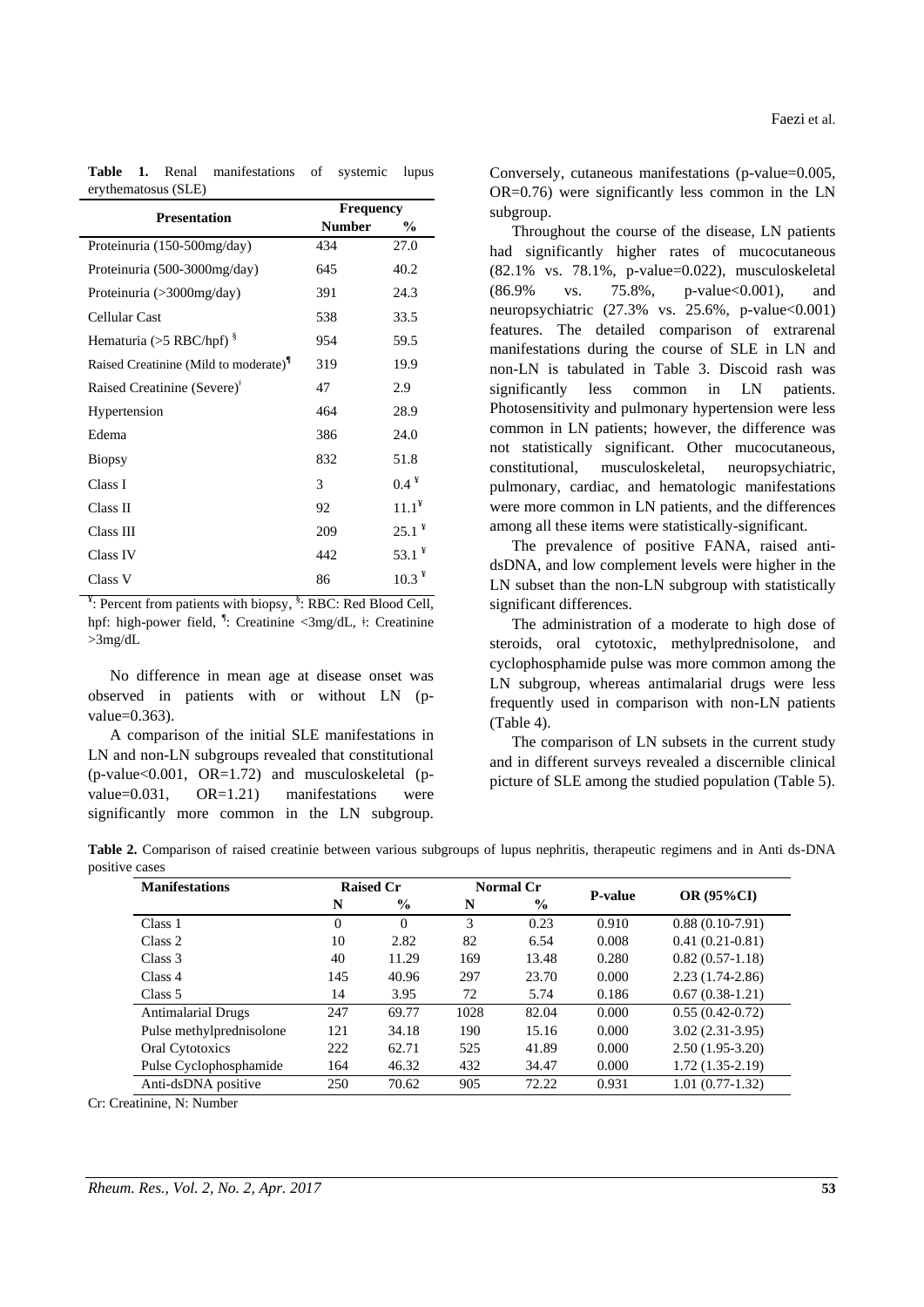|                                      | ${\bf LN}$  |                                    | Non-LN         |               |                | Comparison |                          |  |
|--------------------------------------|-------------|------------------------------------|----------------|---------------|----------------|------------|--------------------------|--|
| <b>Characteristics/Symptoms</b>      | $\mathbf N$ | $\mathbf{0}_{\mathbf{0}}^{\prime}$ | ${\bf N}$      | $\frac{0}{0}$ | Chi            | p Value    | OR (95% CI)              |  |
| Female<br>Male                       | 1439<br>165 | 89.5<br>10.3                       | 677<br>74      | 89.9<br>9.8   | 0.072<br>0.109 | N.S<br>N.S |                          |  |
| <b>Constitutional Manifestations</b> | 1072        | 66.7                               | 367            | 48.7          | 69.581         | < 0.001    | 2.12<br>$(1.78 - 2.52)$  |  |
| Musculoskeletal Manifestations       | 1396        | 86.9                               | 571            | 75.8          | 45.026         | < 0.001    | 2.14<br>$(1.71 - 2.67)$  |  |
| -Arthritis                           | 886         | 55.1                               | 352            | 46.7          | 14.463         | < 0.001    | 1.41<br>$(1.18-1.67)$    |  |
| -Aseptic Necrosis                    | 96          | 6.0                                | 16             | 2.1           | 16.804         | < 0.001    | 2.93<br>$(1.71 - 5.01)$  |  |
| -Myositis                            | 58          | 3.6                                | 11             | 1.5           | 8.338          | 0.003      | 2.53<br>$(1.32 - 4.85)$  |  |
| Mucocutaneous Manifestations         | 1319        | 82.1                               | 588            | 78.1          | 5.265          | 0.022      | 1.28<br>$(1.03-1.59)$    |  |
| -Malar Rash                          | 1003        | 62.4                               | 418            | 55.5          | 10.199         | 0.001      | 1.34<br>$(1.12 - 1.60)$  |  |
| -Photosensitivity                    | 904         | 56.3                               | 447            | 59.4          | 2.025          | N.S        |                          |  |
| -Oral ulcer                          | 674         | 41.9                               | 237            | 31.5          | 23.704         | < 0.001    | 1.58<br>$(1.31 - 1.89)$  |  |
| -Discoid Lesions                     | 189         | 11.8                               | 149            | 19.8          | 26.920         | < 0.001    | 0.54<br>$(0.43 - 068)$   |  |
| Neuropsychiatric Symptoms            | 439         | 27.3                               | 193            | 25.6          | 32.124         | < 0.001    | 1.74<br>$(1.44 - 2.11)$  |  |
| -Convulsions                         | 240         | 14.9                               | 69             | 9.2           | 15.009         | < 0.001    | 1.74<br>$(1.31 - 2.31)$  |  |
| -Psychosis                           | 90          | 5.6                                | 23             | 3.1           | 7.291          | 0.007      | 1.89<br>$(1.18-3.01)$    |  |
| -Peripheral Neuropathy               | 109         | 6.8                                | 30             | 4.0           | 7.246          | 0.007      | 1.76<br>$(1.16-2.66)$    |  |
| <b>Pulmonary Manifestations</b>      | 403         | 25.1                               | 102            | 13.5          | 40.541         | < 0.001    | 2.14<br>$(1.69 - 2.71)$  |  |
| -Pleuritis/ Pleurisy                 | 296         | 18.4                               | 82             | 10.9          | 21.611         | < 0.001    | 1.85<br>$(1.42 - 2.40)$  |  |
| -Lupus Pneumonitis                   | 41          | 2.6                                | 6              | 0.8           | 7.213          | 0.007      | 3.27<br>$(1.38 - 7.73)$  |  |
| -Pulmonary hypertension              | 3           | 0.2                                | $\overline{c}$ | 0.3           | 0.755          | N.S        |                          |  |
| <b>Cardiac Manifestations</b>        | 324         | 20.2                               | 74             | 9.8           | 39.058         | < 0.001    | 2.32<br>$(1.77 - 3.04)$  |  |
| -Pericarditis                        | 182         | 11.3                               | 32             | 4.2           | 31.134         | < 0.001    | 2.88<br>$(1.96 - 4.24)$  |  |
| -Valvular lesions                    | 73          | 4.5                                | 14             | 1.9           | 10.399         | 0.001      | 2.51<br>$(1.41 - 4.49)$  |  |
| -Cardiomyopathy                      | 31          | 1.9                                | 4              | $0.5\,$       | 5.934          | 0.015      | 3.69<br>$(1.30 - 10.50)$ |  |
| Leucopenia                           | 630         | 39.2                               | 199            | 26.4          | 36.726         | < 0.001    | 1.80<br>$(1.49 - 2.18)$  |  |
| Hemolytic Anemia                     | 77          | 4.8                                | 22             | 2.9           | 4.461          | 0.035      | 1.68<br>$(1.03 - 2.71)$  |  |
| Thrombocytopenia                     | 314         | 19.5                               | 108            | 14.3          | 9.431          | 0.002      | 1.45<br>$(1.15-1.84)$    |  |
| Positive FANA                        | 1296        | 80.6                               | 560            | 74.4          | 12.032         | < 0.001    | 1.45<br>$(1.18 - 1.78)$  |  |
| Raised Anti-dsDNA                    | 1212        | 75.4                               | 464            | 61.6          | 48.475         | < 0.001    | 1.93<br>$(1.60-2.31)$    |  |
| Low C <sub>3</sub>                   | 910         | 56.6                               | 228            | 30.3          | 142.566        | < 0.001    | 3.02<br>$(2.51-3.63)$    |  |
| Low C4                               | 907         | 56.4                               | 258            | 34.3          | 100.893        | < 0.001    | 2.50<br>$(2.08-2.99)$    |  |

|  |  |  |  |  |  | Table 3. Comparison of demographic features and clinical manifestations between lupus nephritis (LN) and non-LN subgroups |
|--|--|--|--|--|--|---------------------------------------------------------------------------------------------------------------------------|
|--|--|--|--|--|--|---------------------------------------------------------------------------------------------------------------------------|

LN: Lupus nephritis, CI: Confidence intervals, N.S.: Non-significant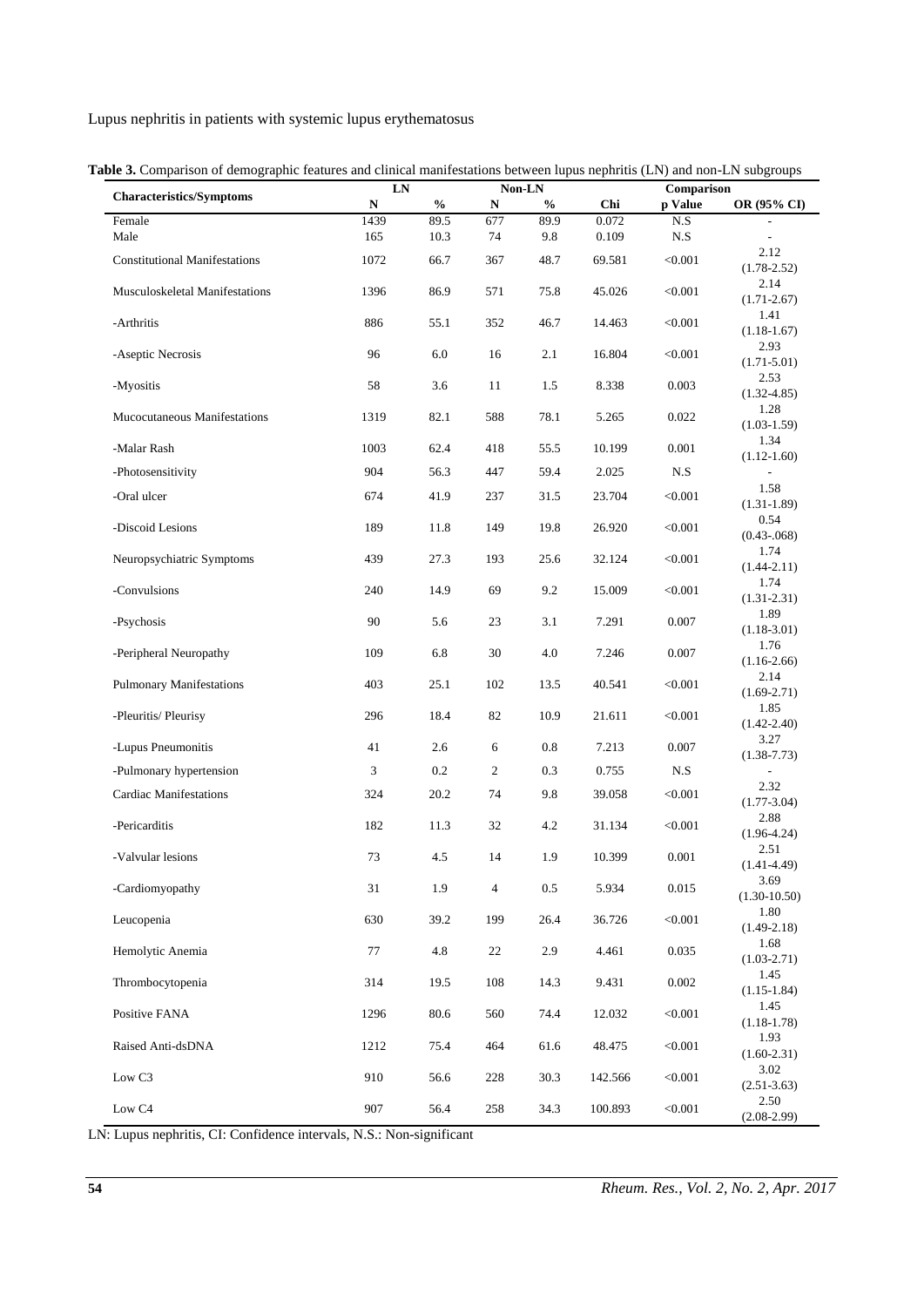Faezi et al.

**Table 4.** Comparison of therapeutic agents between lupus nephritis (LN) subgroup and non-LN subgroup

|                                     |      | LN            |                                   |                | Non-LN        |              |                               | Comparison |                           |  |
|-------------------------------------|------|---------------|-----------------------------------|----------------|---------------|--------------|-------------------------------|------------|---------------------------|--|
| <b>Symptoms</b>                     | N    | $\frac{6}{6}$ | CI                                | $\mathbf N$    | $\frac{6}{6}$ | CI           | Chi                           | p Value    | OR (95% CI)               |  |
| Oral Cytotoxics                     | 596  | 37.1          | 34.7-39.5                         | 163            | 21.6          | 18.7-24.5    | 56.033                        | < 0.001    | 2.14<br>$(1.75-2.62)$     |  |
| <b>Antimalarial Drugs</b>           | 1275 | 79.3          | 77.3-81.3                         | 663            | 88.0          | 85.7-90.3    | 26.475                        | < 0.001    | 0.53<br>$(0.41 - 0.68)$   |  |
| Moderate Dose Steroids <sup>¥</sup> | 710  | 44.2          | 41.8-46.6                         | 196            | 26.0          | 22.9-29.1    | 71.434                        | < 0.001    | 2.26<br>$(1.87 - 2.73)$   |  |
| High Dose Steroids <sup>†</sup>     | 677  | 42.1          | 39.7-44.5                         | 142            | 18.9          | 16.1-21.7    | 122.529                       | < 0.001    | 3.14<br>$(2.55 - 3.87)$   |  |
| Pulse Methylprednisolone            | 311  | 19.4          | 17.5-21.3                         | 29             | 3.9           | $2.5 - 5.3$  | 99.918                        | < 0.001    | 6.00<br>$(4.06 - 8.88)$   |  |
| Pulse Cyclophosphamide              | 747  | 46.5          | 44.1-48.9                         | 50             | 6.6           | $4.8 - 8.4$  | 363.942                       | < 0.001    | 12.25<br>$(9.05 - 16.60)$ |  |
| Azathioprine                        | 142  | 8.8           | $7.4 - 10.2$                      | 38             | 5.0           | $3.4 - 6.6$  | 10.453                        | 0.001      | 1.83<br>$(1.26-2.64)$     |  |
| Methotrexate                        | 57   | 3.5           | $2.6 - 4.4$                       | 33             | 4.4           | 2.9-5.9      | 0.976                         | N.S.       |                           |  |
| <b>IVIG</b>                         | 2    | 0.1           | $-0.1 - 0.3$                      | $\overline{c}$ | 0.3           | $-0.1 - 0.7$ | 1.726                         | N.S.       |                           |  |
| Plasmapheresis                      | 15   | 0.9           | $0.4 - 1.4$                       | $\overline{c}$ | 0.3           | $-0.1 - 0.7$ | 2.332                         | N.S.       |                           |  |
| Aspirin                             | 81   | 5.0           | $3.9 - 6.1$                       | 26             | 3.5           | $2.2 - 4.8$  | 2.986                         | N.S.       |                           |  |
| Warfarin                            | 16   | 1.0           | $0.5 - 1.5$                       | 14             | 1.9           | $0.9 - 2.9$  | 3.047                         | N.S.       |                           |  |
| <b>ACEI</b>                         | 89   | 5.5           | $4.4 - 6.6$                       | 14             | 1.9           | $0.9 - 2.9$  | 16.627                        | < 0.001    | 3.10<br>$(1.75 - 5.48)$   |  |
| N: Number, N.S. Non-significant.    |      |               | Moderate Dose Steroids: 16-30 mg. |                |               |              | High Dose Steroids: 31-60 mg. |            | <b>IVIG:</b>              |  |

N: Number, N.S: Non-significant, <sup>¥</sup> Moderate Dose Steroids: 16-30 mg, <sup>+</sup> High Dose Steroids: 31-60 mg, IVIG: [Intravenous immunoglobulin](http://www.google.com/url?sa=t&rct=j&q=&esrc=s&source=web&cd=1&sqi=2&ved=0CCYQFjAA&url=http%3A%2F%2Fen.wikipedia.org%2Fwiki%2FIntravenous_immunoglobulin&ei=qUwVT-GyI5OqsgavtJneDA&usg=AFQjCNGKrq9XKUVg1zR0SH672W_L_DASpA&sig2=5Ph9UQCCgtEtvmTJuhwdZw), ACEI: Angiotensin Converting Enzyme Inhibitor

| Table 5. Comparison of demographic and clinical features of lupus nephritis in our study and some of the previous surveys |  |
|---------------------------------------------------------------------------------------------------------------------------|--|
|---------------------------------------------------------------------------------------------------------------------------|--|

| Country              | <b>Iran</b>     | Saudi<br>Arabia | Lebanon  | <b>Spain</b>    | <b>France</b>   | <b>USA</b>      |
|----------------------|-----------------|-----------------|----------|-----------------|-----------------|-----------------|
| Article reference    | Current article | 18              | 19       | 21              | 20              | 14              |
| Author               | Faezi           | Al Arfaj        | Uthman   | Cortés          | Huong           | <b>Bastian</b>  |
| Number of patients   | 1604            | 299             | 50       | 78              | 180             | 88              |
|                      |                 | 47.9            |          |                 | 41              | 54.3            |
| Prevalence $(\% )$   | 68.1            | $P = 0.004$     |          |                 | $P = 0.000$     | $P = 0.042$     |
|                      |                 | $OR = 2.30$     |          |                 | $OR = 3.06$     | $OR = 1.81$     |
|                      |                 | $(1.30-4.09)$   |          |                 | $(1.71 - 5.46)$ | $(1.02 - 3.22)$ |
| Female to male ratio | 8.7/1           | 8.3/1           | 6.2/1    | 3.87/1          | 4.45/1          |                 |
| Age at disease onset | $24.6 \pm 12.5$ | $23.4 + 10.2$   | 24       | $29 \pm 12$     | $25 \pm 10$     |                 |
|                      |                 | $P = NS$        | $P = NS$ | $P = 0.002$     | $P = NS$        |                 |
| Duration of disease  | $8.4{\pm}9.3$   | $9.3 + 5.1$     |          | $11\pm 6$       |                 | $1.6 \pm 1.3$   |
|                      |                 | 76(25.4)        |          |                 | 51 (28.3)       |                 |
|                      |                 | $P = 0.000$     |          |                 | $P = 0.000$     |                 |
| Photosensitivity     | 904 (56.3)      | $OR = 3.77$     |          |                 | $OR = 3.25$     |                 |
|                      |                 | $(2.85 - 4.98)$ |          |                 | $(2.32 - 4.56)$ |                 |
| Oral Ulcers          |                 | 116(38.8)       |          |                 |                 |                 |
|                      | 646 (40.2)      | $P = NS$        |          |                 |                 |                 |
|                      |                 | 148 (49.5)      |          | 22(28)          |                 |                 |
| Malar Rash           |                 | $P=0.001$       |          | $P=0.000$       | 111(61.6)       |                 |
|                      | 959 (62.5)      | $OR = 1.51$     |          | $OR = 3.77$     | $P = NS$        |                 |
|                      |                 | $(1.17-1.93)$   |          | $(2.28 - 6.23)$ |                 |                 |
|                      |                 | 51 (17.1)       |          |                 |                 |                 |
|                      |                 | $P = 0.011$     |          |                 |                 |                 |
| Discoid Rash         | 189(11.8)       | $OR = 0.64$     |          |                 |                 |                 |
|                      |                 | $(0.46 - 0.91)$ |          |                 |                 |                 |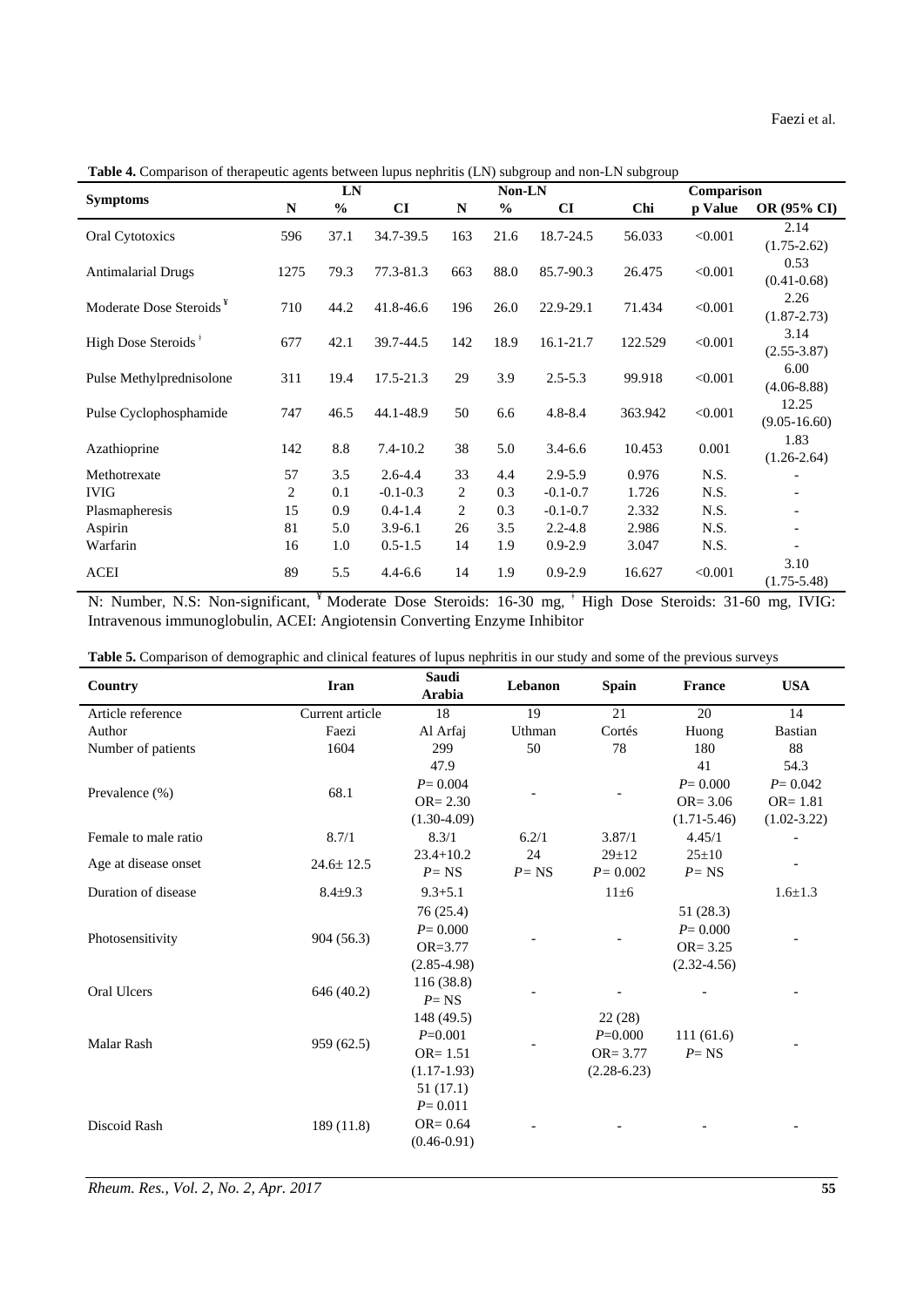| Country          | Iran        | Saudi<br>Arabia | Lebanon         | <b>Spain</b>    | <b>France</b>   | <b>USA</b>      |
|------------------|-------------|-----------------|-----------------|-----------------|-----------------|-----------------|
|                  |             | 208 (69.6)      | 50 (100)        | 24(31)          | 153(85)         |                 |
| Arthritis        | 886 (55.1)  | $P = 0.000$     | $P = 0.000$     | $P = 0.000$     | $P = 0.000$     |                 |
|                  |             | $OR = 0.53$     | $OR = 0.2$      | $OR = 2.76$     | $OR = 0.22$     |                 |
|                  |             | $(0.41 - 0.70)$ | $(0.00 - 0.17)$ | $(1.69 - 4.51)$ | $(0.14 - 0.33)$ |                 |
|                  |             |                 |                 |                 | 46(25.5)        |                 |
| Pleuritis        | 285 (18.6)  |                 |                 |                 | $P = 0.000$     |                 |
|                  |             |                 |                 |                 | OR= $0.04$      |                 |
|                  |             |                 |                 |                 | $(0.02 - 0.06)$ |                 |
| <b>CNS</b>       |             |                 |                 | 7(9)            |                 | 7(8)            |
| Involvement      |             |                 | 9(18)           | $P = 0.000$     | 39(21.6)        | $P = 0.000$     |
|                  | 439 (27.31) |                 | $P = NS$        | $OR = 3.81$     | $P = NS$        | $OR = 4.35$     |
|                  |             |                 |                 | $(1.74 - 8.35)$ |                 | $(1.99 - 9.49)$ |
|                  |             | 229 (76)        |                 |                 | 111(61.6)       |                 |
| Hemolytic Anemia | 74 (4.8)    | $P = 0.000$     |                 | 1(1)            | $P = 0.000$     |                 |
|                  |             | $OR = 0.01$     |                 | $P = NS$        | $OR = 0.03$     |                 |
|                  |             | $(0.01 - 0.02)$ |                 |                 | $(0.02 - 0.04)$ |                 |
| Leucopenia       |             | 79 (26.4)       |                 |                 | 90(50)          |                 |
|                  | 630 (39.2)  | $P = 0.000$     |                 | 26(33)          | $P = 0.005$     | 33(37)          |
|                  |             | $OR = 1.79$     |                 | $P = NS$        | $OR = 0.64$     | $P = NS$        |
|                  |             | $(1.36 - 2.37)$ |                 |                 | $(0.47 - 0.88)$ |                 |
|                  |             | 35(11.7)        |                 |                 | 55 (30.5)       |                 |
| Thrombocytopenia | 302 (19.7)  | $P = 0.003$     |                 | 10(13)          | $P = 0.000$     | 15(17.1)        |
|                  |             | $OR = 1.20$     |                 | $P = NS$        | $OR = 0.53$     | $P = NS$        |
|                  |             | $(1.20 - 2.54)$ |                 |                 | $(0.37 - 0.74)$ |                 |
|                  |             | 137 (45.8)      |                 |                 | 6(3.3)          | 11(12)          |
|                  |             | $P = 0.000$     |                 |                 | $P = 0.000$     | $P = 0.001$     |
| Hypertension     | 464 (28.9)  | $OR = 0.47$     |                 |                 | $OR = 11.59$    | $OR = 2.79$     |
|                  |             | $(0.37 - 0.61)$ |                 |                 | $(5.10 -$       | $(1.47 - 5.31)$ |
|                  |             |                 |                 |                 | 26.35)          |                 |
|                  |             | 297 (99.3)      | 45 (90)         | 78 (100%)       | 169 (93.8)      | 84 (95.2)       |
| <b>ANA</b>       | 1239 (80.7) | $P = 0.000$     | $P = 0.033$     | $P = 0.000$     | $P = 0.000$     | $P = 0.000$     |
|                  |             | $OR = 0.02$     | $OR = 0.37$     | $OR = 0.04$     | $OR = 0.22$     | $OR = 0.16$     |
|                  |             | $(0.01 - 0.09)$ | $(0.15 - 0.94)$ | $(0.01 - 0.31)$ | $(0.12 - 0.41)$ | $(0.06 - 0.44)$ |
|                  |             | 244 (81.6)      | 40 (80)         |                 | 142 (78.8)      | 45(51.2)        |
| Anti-dsDNA       | 1104 (71.9) | $P = 0.000$     | $P = 0.092$     | $550 \pm 746$   | $P = 0.005$     | $P = 0.001$     |
|                  |             | $OR = 0.49$     | $OR = 0.55$     |                 | $OR = 0.59$     | $OR = 2.11$     |
|                  |             | $(0.36 - 0.68)$ | $(0.27 - 1.11)$ |                 | $(0.41 - 0.86)$ | $(1.37 - 3.25)$ |

NS: non-significant

#### **Discussion \_\_\_\_\_\_\_\_\_\_\_\_\_\_\_\_\_\_\_\_\_\_\_\_\_\_\_**

Nephritis is a major cause of morbidity and mortality in SLE patients, specifically in developing countries [\[16\]](#page-7-15). The characteristics of LN patients have been described in several studies, but data relating to Middle Eastern countries has been scarcely reported. Iran is a country in the Middle East with a Caucasian majority population [3]. Therefore, it is a good candidate for the evaluation of the impact of genetic and environmental factors on different features of the disease.

This study identified a lupus nephritis prevalence rate significantly higher than that reported in a previous study (48%) conducted in Fars province of Iran between 2001 and 2006 [\[17\]](#page-7-16). This comparison may be indicative of an alarming incremental pattern of nephritis in the Persian SLE population or of a more elaborate examination of patients in the current study.

Previous studies have emphasized malar rash, pericarditis, arterial hypertension, anemia, hypocomplementemia, and elevated anti-dsDNA values as the risk factors for the development of LN [8, 9, 10]. In the current study, manifestations of 1604 SLE patients with lupus nephritis were reported. The large sample size of this study allowed for a more accurate investigation of the associations of LN in comparison with past reports.

The characteristics of the current study population were compared with those of other major surveys from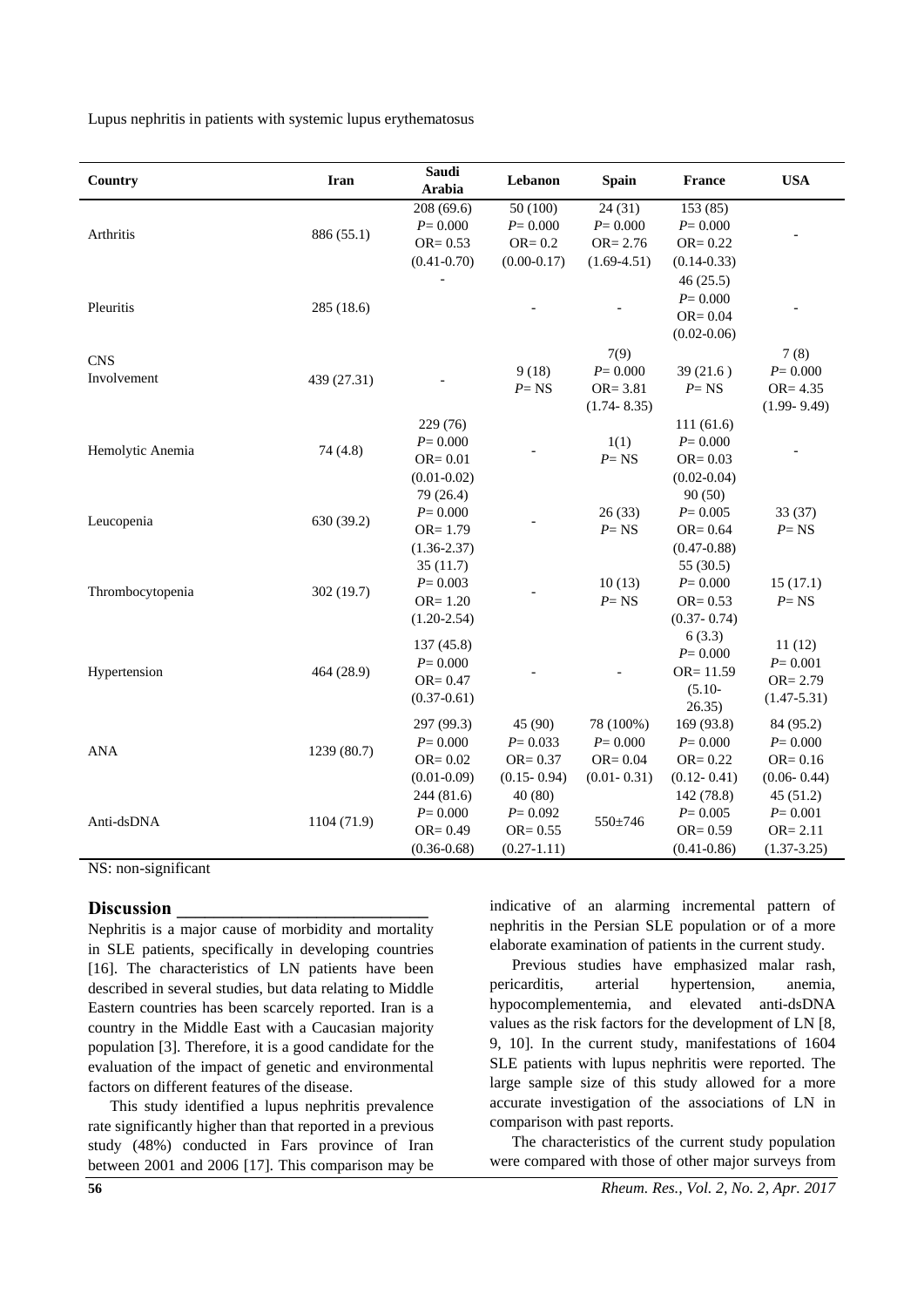other regions in the Middle East, Europe, and North America [\[14,](#page-7-13) [18-21\]](#page-7-17). The overall prevalence rate of lupus nephritis was higher in the current study compared to notable surveys [\[22,](#page-7-18) [23\]](#page-7-19). It is noteworthy that previous studies have suggested that the highest rate of renal involvement in the world (73%) was found in Indo-Asians [\[16,](#page-7-15) [24\]](#page-7-20).

Moreover, the female-to-male (f/m) ratio in LN cases was higher in comparison with numerous previous studies. However, no significant difference in LN prevalence between the two genders was noted. According to a review article by Al Attia et al., nephritis is more prevalent in male SLE patients [\[25\]](#page-8-0), while Flowers et al. [\[26\]](#page-8-1) reported no difference between genders. The f/m ratio in the current study may suggest an under-diagnosis of SLE among the male population.

Clinical and laboratory findings regarding photosensitivity, malar rash, CNS involvement, and ANA positivity were more prevalent among the current study population. Conversely, arthritis and hemolytic anemia were less frequently observed in LN cases of this study. This discordance may be due in part to the sample size and inclusion criteria of various studies. However, this notion may stress the role of geographic and ethnical variations on genetic and environmental factors. It can show the combinative role of environmental factors and genetic factors on LN presentation in patients of the current study.

The mean age at SLE onset in this study was comparable to numerous other reports [\[14,](#page-7-13) [18-20\]](#page-7-17). Class IV was the most common type of LN in this study, similar to reports from North America, Europe, and other countries in the Middle East [\[18-20,](#page-7-17) [27\]](#page-8-2). In contrast a number of surveys have reported class III type of nephritis as most prevalent in SLE patients [\[28,](#page-8-3) [29\]](#page-8-4). This controversial result can be due to the low number of biopsies conducted in these studies.

The comparison of LN and non-LN subgroups in the current study revealed that the involvement of major organs, including the central nervous system, hematologic, cardiopulmonary, and musculoskeletal involvements were more common in LN patients.

The comparison of the clinical picture of LN and non-LN subsets of SLE patients was performed in some previous surveys. Ayana et al. reported that pleuritis, hemolytic anemia, and hypertension were more prevalent in LN patients [\[30\]](#page-8-5). In a study by Huong et al., malar rash, psychosis, myocarditis, pericarditis, lymphadenopathy, and hypertension were more prevalent in patients with renal involvement [\[20\]](#page-7-21).

In Asian SLE cases, hypertension, thrombocytopenia, and leucopenia were found to be predictors of nephritis [\[31\]](#page-8-6). The association between hypertension and endstage renal disease was reported in some other studies [\[32,](#page-8-7) [33\]](#page-8-8). In accordance with the current results, Pristiner et al. described LN patients as having an increased frequency of central nervous system involvement, anemia, thrombocytopenia, and low complement levels [\[34\]](#page-8-9). Other studies have reported psychosis, pericarditis, alopecia, and articular complications were more common in the LN subset [\[35,](#page-8-10) [36\]](#page-8-11).

According to the current results, discoid rash was significantly more common in the non-LN subset of this study. This result is in agreement with a number of previous studies [\[30,](#page-8-5) [37\]](#page-8-12). Nonetheless, some opposing results have been seen in a study of an Arab population which reported a positive association between discoid rash and LN development [\[25,](#page-8-0) [38\]](#page-8-13). These contradictory results may be due to the small sample size in some of the surveys, the variable duration of follow-up in different series, and the roles of genetics and environment on manifestations of disease as the current study was conducted in Iran and all studied cases investigated patients of Persian ethnicity.

The prevalence rates of positive FANA, raised antidsDNA, and hypocomplementemia were significantly higher in LN patients in the current study. These laboratory findings were in accordance with a number of previous studies [\[1,](#page-7-0) [20,](#page-7-21) [39-43\]](#page-8-14). Moreover, neuropsychiatric manifestations were more common in the LN subset, psychosis, peripheral neuropathy, and convulsions were significantly more common in the LN subset.

Although the number of subjects in the current study was substantial, its unicenter nature may be a limiting factor for this study. Furthermore, the authors did not have access to all renal biopsies. It is noteworthy that the center is the major referral center for SLE diagnosis and management in the country. Moreover, the current survey covered different ethnicities in Iran; however, the dataset did not discriminate among ethnicities. The diversion can be addressed in future studies.

## **Conclusion \_\_\_\_\_\_\_\_\_\_\_\_\_\_\_\_\_\_\_\_\_\_\_\_\_\_**

This study showed that LN is associated with more extrarenal manifestations other than discoid rash that had a negative association with LN. Moreover, the results revealed that type IV nephritis was the most common type of lupus nephritis. The results suggest a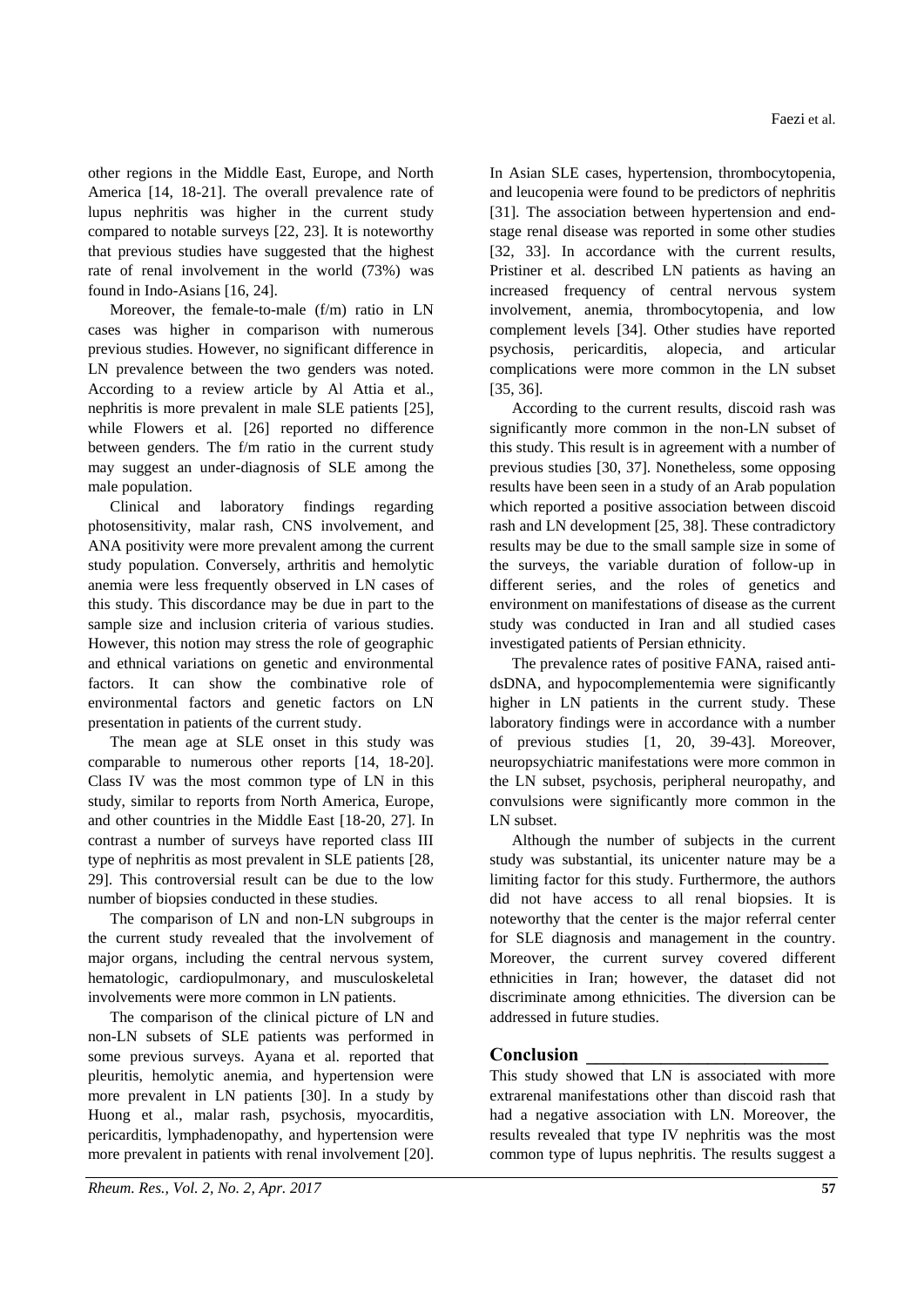more elaborate renal work-up, specifically in the male SLE population, in order to prevent long-term sequels.

### **Conflicts of interest**

The authors declare no conflicts of interest.

### **References\_\_\_\_\_\_\_\_\_\_\_\_\_\_\_\_\_\_\_\_\_\_\_\_\_\_\_\_\_\_\_\_\_\_\_\_\_\_\_\_\_\_\_\_\_\_\_\_\_\_\_\_\_\_\_\_\_\_\_\_\_\_\_\_\_\_\_\_\_\_**

- <span id="page-7-0"></span>1. Cervera R, Khamashta MA, Font J, Sebastiani GD, Gil A, Lavilla P, et al. *Systemic lupus erythematosus: clinical and immunologic patterns of disease expression in a cohort of 1,000 patients*. The European Working Party on Systemic Lupus Erythematosus. Medicine 1993; 72(2): 113-24. doi: 10.1097/ 00005792-199303000-00005.
- <span id="page-7-1"></span>2. Lee H, Bae S. Recent advances in systemic lupus erythematosus genetics in an Asian population. *Inter J of Rheum Diseases* 2014; 18(2): 192-199. doi: 10.1111/ 1756-185x.12498.
- <span id="page-7-2"></span>3. Mok CC, Lau CS. Pathogenesis of systemic lupus erythematosus. *J of Clinical Pathology* 2003; 56(7): 481-90. doi: 10.1136/jcp.56.7.481.
- <span id="page-7-3"></span>4. Danchenko N, Satia JA, Anthony MS. Epidemiology of systemic lupus erythematosus: a comparison of worldwide disease burden. *Lupus* 2006; 15(5): 308-18. doi: 10.1191/0961203306lu2305xx.
- <span id="page-7-4"></span>5. Davatchi F, Jamshidi AR, Banihashemi AT, Gholami J, Forouzanfar MH, Akhlaghi M, et al. WHO-ILAR COPCORD Study (Stage 1, Urban Study) in Iran. *J of Rheum* 2008; 35(7): 1384.
- <span id="page-7-5"></span>6. Seligman VA, Lum RF, Olson JL, Li H, Criswell LA. Demographic differences in the development of lupus nephritis: a retrospective analysis. *The American J of Med* 2002; 112(9): 726-9. doi: 10.1016/ s0002-9343(02)01118-x.
- <span id="page-7-6"></span>7. Cameron JS. Lupus nephritis. *J of the American Society of Nephrology* 1999; 10(2): 413-24.
- <span id="page-7-7"></span>8. Galindo-Izquierdo M, Rodriguez-Almaraz E, Pego-Reigosa JM, Lopez-Longo FJ, Calvo-Alen J, Olive A, et al. Characterization of Patients With Lupus Nephritis Included in a Large Cohort From the Spanish Society of Rheumatology Registry of Patients With Systemic Lupus Erythematosus (RELESSER). *Medicine* 2016; 95(9):e2891.
- <span id="page-7-8"></span>9. Maroz N, Segal MS. Lupus

nephritis and end-stage kidney disease. *The American J of the Med Sciences* 2013; 346(4): 319- 23. doi: 10.1097/maj.0b013e31827 f4ee3.

- <span id="page-7-9"></span>10. Burling F, Ng J, Thein H, Ly J, Marshall MR, Gow P. Ethnic, clinical and immunological factors in systemic lupus erythematosus and the development of lupus nephritis: results from a multiethnic New Zealand cohort. *Lupus* 2007; 16(10): 830-7. doi: 10.1177/ 0961203307080225.
- <span id="page-7-10"></span>11. Ortega LM, Schultz DR, Lenz O, Pardo V, Contreras GN. Review: Lupus nephritis: pathologic features, epidemiology and a guide to therapeutic decisions. *Lupus* 2010; 19(5): 557-74. doi: 10.1177/ 0961203309358187.
- <span id="page-7-11"></span>12. Perkowska-Ptasinska A, Deborska-Materkowska D, Bartczak A, Stompor T, Liberek T, Bullo-Piontecka B, et al. Kidney disease in the elderly: biopsy based data from 14 renal centers in Poland. *BMC nephrology* 2016; 17(1): 194. doi: 10.1186/s12882-016- 0410-8.
- <span id="page-7-12"></span>13. Okpechi IG, Swanepoel CR, Tiffin N, Duffield M, Rayner BL. Clinicopathological insights into lupus nephritis in South Africans: a study of 251 patients. *Lupus* 2012; 21(9): 1017-24. doi: 10.1177/0961203312441981.
- <span id="page-7-13"></span>14. Bastian HM, Roseman JM, McGwin G, Jr., Alarcon GS, Friedman AW, Fessler BJ, et al. Systemic lupus erythematosus in three ethnic groups. XII. Risk factors for lupus nephritis after diagnosis. *Lupus* 2002; 11(3): 152-60. doi: 10.1191/0961203302 lu158oa.
- <span id="page-7-14"></span>15. Churg J, Sobin L. *Renal disease: classification and atlas of glomerular diseases Igaku-Shoin*. Tokyo, New York, 1982.
- <span id="page-7-15"></span>16. Tikly M, Navarra SV. Lupus in the developing world--is it any different? *Best Pract Res Clin Rheumatol* 2008; 22(4): 643-55.

### **Acknowledgments**

The authors would like to thank the patients who confided in them.

doi: 10.1016/j.berh.2008.05.003.

- <span id="page-7-16"></span>17. Nazarinia MA, Ghaffarpasand F, Shamsdin A, Karimi AA, Abbasi N, Amiri A. Systemic lupus erythematosus in the Fars Province of Iran. *Lupus* 2008; 17(3): 221-7. doi: 10.1177/0961203307086509.
- <span id="page-7-17"></span>18. Al Arfaj AS, Khalil N, Al Saleh S. Lupus nephritis among 624 cases of systemic lupus erythematosus in Riyadh, Saudi Arabia. *Rheumatol Int* 2009; 29(9): 1057-67. doi: 10.1007/s00296-009-0905-8.
- 19. Uthman IW, Muffarij AA, Mudawar WA, Nasr FW, Masri AF. Lupus nephritis in Lebanon. *Lupus* 2001; 10(5): 378-81. doi: 10.1191/096120301670808045.
- <span id="page-7-21"></span>20. Huong DL, Papo T, Beaufils H, Wechsler B, Bletry O, Baumelou A, et al. Renal involvement in systemic lupus erythematosus. A study of 180 patients from a single center. *Medicine* 1999; 78(3): 148- 66. doi: 10.1097/00005792- 199905000-00002.
- 21. Cortes-Hernandez J, Ordi-Ros J, Labrador M, Bujan S, Balada E, Segarra A, et al. Antihistone and anti-double-stranded deoxyribonucleic acid antibodies are associated with renal disease in systemic lupus erythematosus. *The American J of Med* 2004; 116(3): 165-73. doi: 10.1016/j.amjmed. 2003.08.034.
- <span id="page-7-18"></span>22. Cervera R, Khamashta MA, Font J, Sebastiani GD, Gil A, Lavilla P, et al. Morbidity and mortality in systemic lupus erythematosus during a 10-year period: a comparison of early and late manifestations in a cohort of 1,000 patients. *Medicine* 2003; 82(5): 299-308. doi: 10.1097/01.md. 0000091181.93122.55.
- <span id="page-7-19"></span>23. Cervera R, Khamashta MA, Hughes GR. The Euro-lupus project: epidemiology of systemic lupus erythematosus in Europe. *Lupus* 2009; 18(10): 869-74. doi: 10.1177/0961203309106831.
- <span id="page-7-20"></span>24. Malaviya AN, Chandrasekaran AN, Kumar A, Shamar PN.